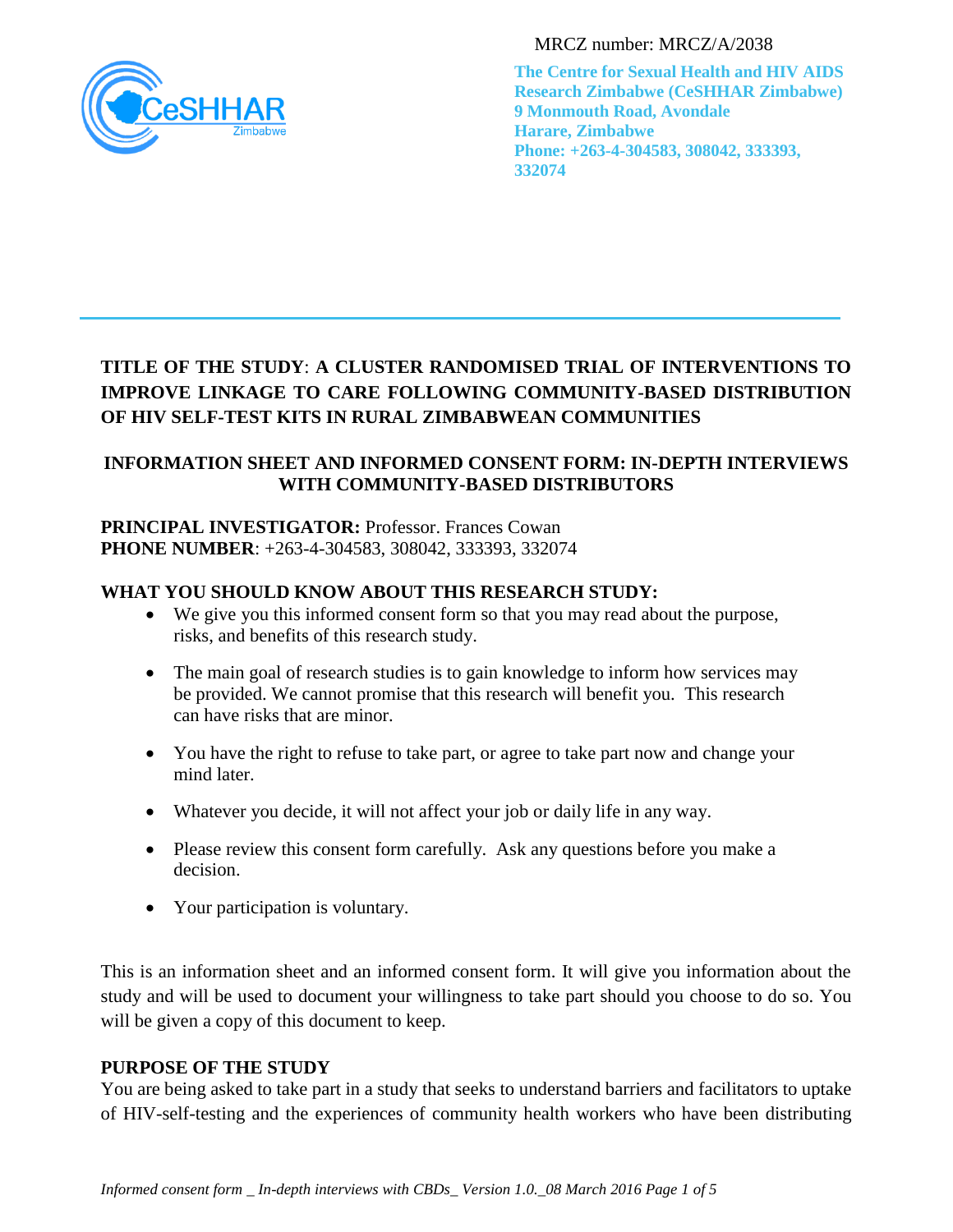#### MRCZ number: MRCZ/A/2038

HIV self-test kits in various rural communities. The study is being led by led by Professor Elizabeth Corbett of London School of Hygiene and Tropical Medicine. Within Zimbabwe, the Principal Investigator is Professor Frances Cowan who works with the Centre for Sexual Health and HIV/AIDS Research (CeSHHAR) Zimbabwe in partnership with Ministry of Health and Child Care (MOHCC) and Population Services International Zimbabwe (PSI/Z).

### **IMPORTANCE OF THE STUDY**

CeSHHAR Zimbabwe is conducting research on the acceptability and feasibility of HIV self-testing in Zimbabwe. As part of this research community health workers have been distributing HIV self-test kits in various rural districts. Some of the aims of the study are to 1) make recommendations on the best methods for providing HIV self-test services in Zimbabwe, and 2) make recommendations on the best methods for ensuring that people who opt to self-test are well supported to access HIV treatment and care or prevention services after self-testing. In order to make these recommendations it is important that we have discussions with community health workers who have been distributing HIV self-test kits in the study communities. Your experience in distributing HIV self-test kits and in supporting self-testers will provide useful insight into the best methods for providing HIV self-testing services. All this is important in order to increase the number of people who know their HIV status and who receive appropriate HIV prevention, treatment and care services.

### **STUDY PROCEDURES AND DURATION**

We are inviting community-based distribution agents (CBDs) who have been distributing HIV selftest kits to participate in this research. CBDs who meet the following criteria will be asked to participate in this study:

- 1) Working as a CBD in communities where HIV self-test kits are being distributed as part of this study
- 2) Willing and able to provide written informed consent

You have been invited to participate in this study because you meet the conditions mentioned above. If you are willing to participate, you will be asked to take part in a one-on-one in-depth interview with a member of the study team. During the interview you will be asked questions about your views on HIV self-testing; your experience of distributing HIV self-test kits; barriers and facilitators to selftesting and your recommendations for a good self-testing program. The discussion will be conducted in private in a closed room at a convenient location. The discussion will take between 45 minutes to one hour. During the discussion, we will write down the information that you give us. However, it is very important that we record what you say accurately so that your views are not misrepresented. As it is often difficult to keep pace with writing down what is said in a discussion, we will also record the conversation using a tape recorder. The recording will not be labeled with your name but only with a study identity number that will be assigned to you. Your participation in the study will end on the same day that you do the interview.

### **RISKS AND DISCOMFORTS**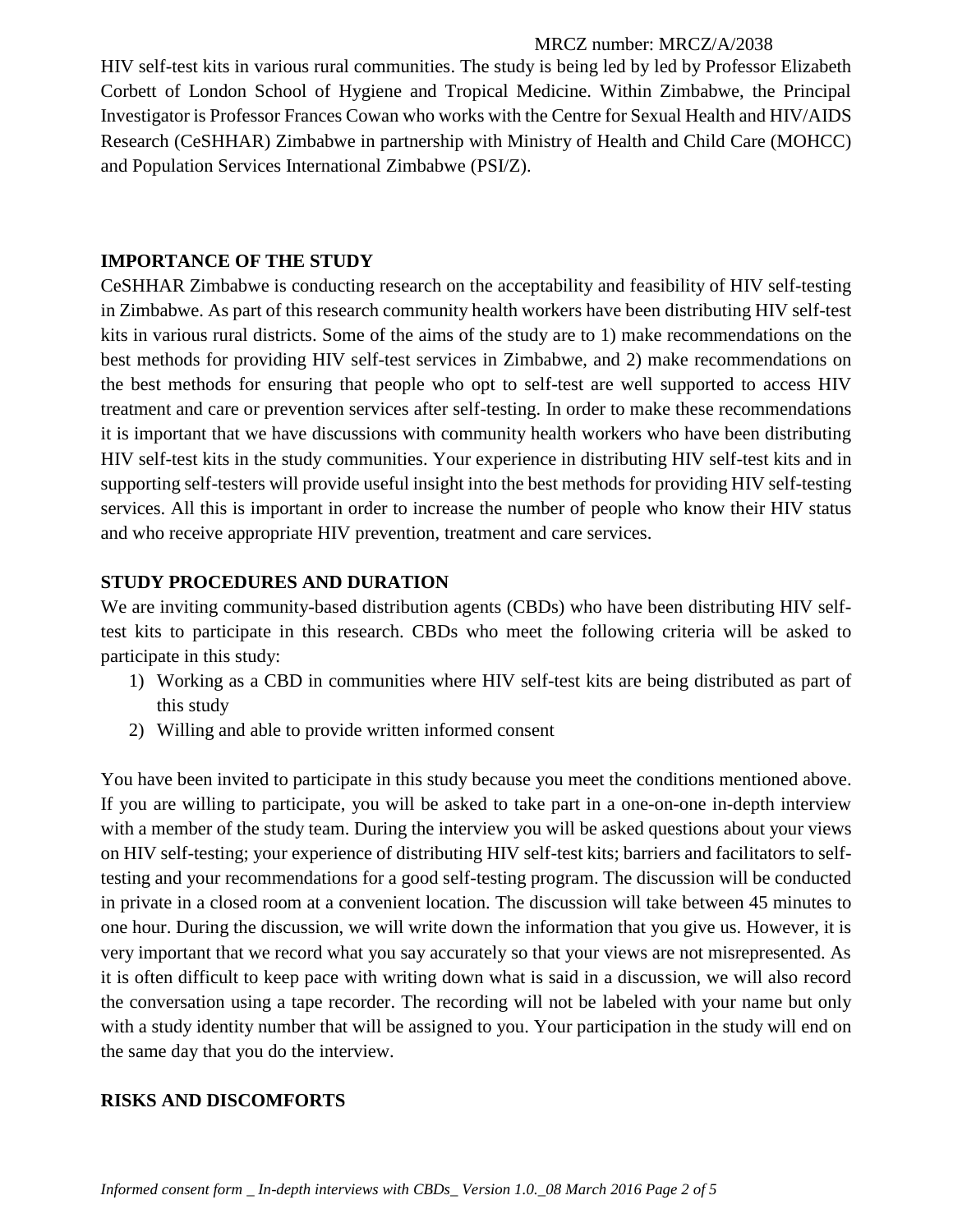#### MRCZ number: MRCZ/A/2038

The risks of participating in this study are minimal. It is possible that you may feel uncomfortable with some of the questions we will ask you. You can choose to skip questions or to stop participating in the interview if you feel uncomfortable.

### **BENEFITS AND/OR COMPENSATION**

There are no direct benefits to you for participating in this study. We are hoping that findings from this study will be used to design the best methods for the provision of HIV self-testing services and for improving linkage to post-test services in Zimbabwe. However, since participating in this study will take you away from your home and work, we will offer you \$5 as a token of our appreciation for your having taken the time to take part in this study.

### **COSTS TO YOU**

There will be no additional costs to you except those related to the time taken while having a discussion with study staff.

### **CONFIDENTIALITY**

Your personal details will not appear on the recording of the discussion or on any study-related documents. You will be assigned a study participant identity number which will be used to identify the tape that has your voice. All study records and audio recordings will be kept in a secure room in locked filing cabinets, and separate from any information that identifies you personally (such as this consent form), with access limited to study personnel. Interview audio recordings will be downloaded onto password protected computers at CeSHHAR offices and the original file will be deleted from the audio recorder. Your name will not be used in any reports or publications that may arise from this study.

Your details may be released to authorized individuals if required by the law. Information may also be given to regulatory authorities should they wish to see it for their regulatory duties. The bodies regulating this study are the Medical Research Council of Zimbabwe, the London School of Hygiene and Tropical Medicine, and the University College London Ethics Committee.

# **VOLUNTARY PARTICIPATION**

We hope that you will agree to take part in this study. However, you do not have to take part in this study if you do not want to. If you decide that you do not want to participate in this study, that decision will not affect your job or daily life in any way. If you decide that you want to take part now but then change your mind later, you may withdraw from the study at any time without having to give a reason.

# **OFFER TO ANSWER QUESTIONS**

Before you sign this form, please ask any questions on any aspect of this study that may be unclear to you. You may take as much time as necessary to think it over. For any other questions that you may have about this study now or in the future, please contact the Study Coordinator, Dr. Euphemia Sibanda on the following numbers: Cell: 0782743948, Landline: +263-4-304583, 308042, 333393, 332074.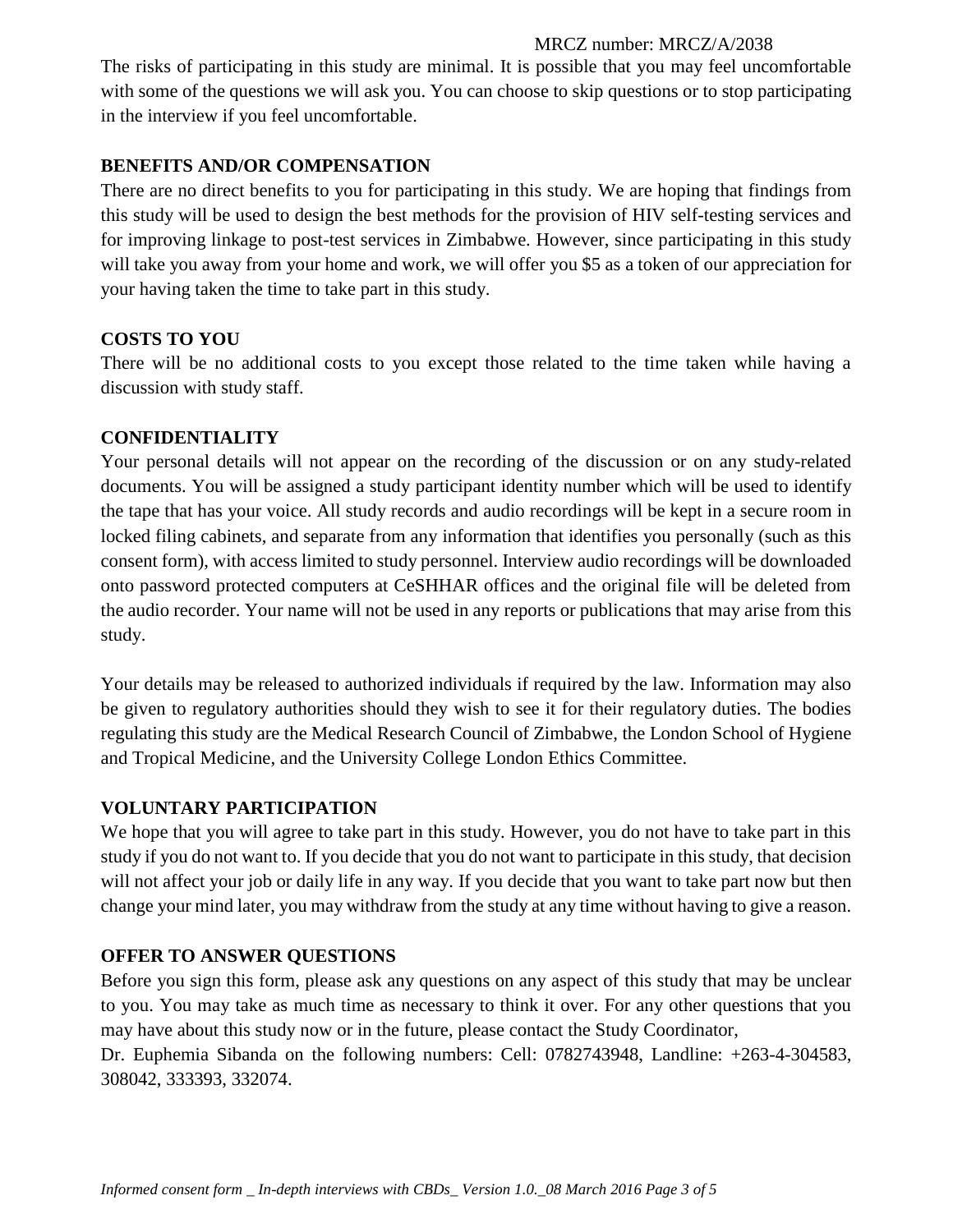#### **AUTHORIZATION**

YOU ARE MAKING A DECISION WHETHER OR NOT TO PARTICIPATE IN THIS STUDY. YOUR SIGNATURE SHOWS THAT YOU HAVE READ AND UNDERSTOOD THE INFORMATION PROVIDED ABOVE, HAVE HAD ALL YOUR QUESTIONS ANSWERED, AND HAVE DECIDED TO PARTICIPATE.

#### **STATEMENT OF CONSENT TO BE AUDIO-TAPED**

I understand that audio recordings will be taken during the study. (Mark either "Yes" or "No")

| I agree to being audio-recorded                   | Yes                         |      |  |
|---------------------------------------------------|-----------------------------|------|--|
| If yes, initial and date here:                    |                             |      |  |
|                                                   | N <sub>o</sub>              |      |  |
| Name of Research Participant (please print)       |                             | Date |  |
| <b>Signature of Participant</b>                   |                             | Time |  |
| Name of Witness<br>(If participant is illiterate) | <b>Signature of Witness</b> |      |  |
|                                                   |                             |      |  |

Name of study staff Signature of study staff obtaining consent

#### **YOU WILL BE GIVEN A COPY OF THIS CONSENT FORM TO KEEP**

If you have any questions concerning this study or consent form beyond those answered by the investigator, including questions about the research, your rights as a research subject or researchrelated injuries; or if you feel that you have been treated unfairly and would like to talk to someone other than a member of the research team, please feel free to contact the Medical Research Council of Zimbabwe and/or the Research Council of Zimbabwe using the contact information below.

Medical Research Council of Zimbabwe Research Council of Zimbabwe C/o National Institute of Health Research 11 Stafford Road, Mount Pleasant